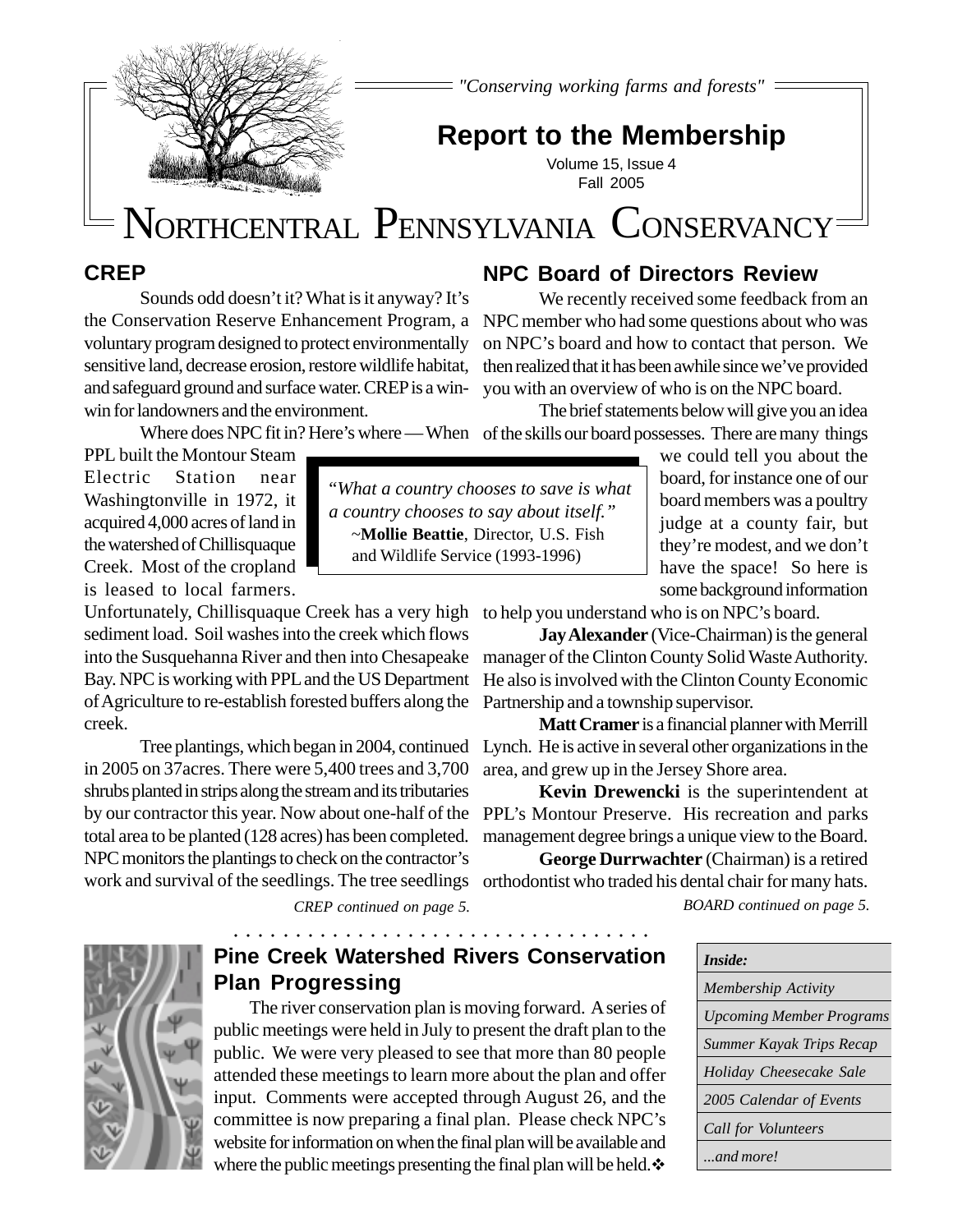## **Membership Activity from 6/9/2005 through 9/7/2005**

#### **CORPORATE MEMBERS**

Many thanks to our corporate members for their support of NPC's mission. Please take note of those businesses who have shown they care about the future of our communities with their corporate membership, and show YOUR support to them.

#### **Bald Eagle (\$2000+)**

PPL Corporation/Montour Preserve

#### **Osprey (\$1,000- 1,999)**

Montour Oil Service Co. -- Mark C. Oberheim, DMD M & S Conversion Co. Inc.

#### **American Kestrel (\$500- 749)**

Wayne Twp. Landfill/CCSWA -- Glenn O. Hawbaker, Inc. -- Jersey Shore State Bank -- Lycoming Co. Resource Management

#### **Small Business (\$100- 499)**

Susquehanna Bank -- Irion Lumber Company -- Fish GMAC Real Estate -- Bob Chuck & Rich Roan Inc.

#### **GENERAL MEMBERS**

2

# **Bobcat (\$1000- 4999)**

Matthew & Lisa Cramer

#### **Black Bear (\$500-999)**

John M. Confer Charles & Helen Schwarz William & Kimberly Van Campen

#### **White-tailed Deer (\$250-499)**

Charles & Jane Darrow Mr. & Mrs. Henry Perciballi Russ Kimura & Denise Hamby Martin & Jean Doughty Blair & Mary Carbaugh Henry & Michelle Frey Mr. & Mrs. Law Groner Richard Insley The George Rodgers Family Willem J. & Tamara Lubbe

#### **Black Cherry (\$100-249)**

Marc & Diane Lewis James & Cheryl Redmond Richard & Grace Carey

Steven Uzupis Alvin L. Snowiss Drs. Grady Gafford & Tina Tolins Fred W. Dochter Jennie S. Beyer John & Susan Best Kenneth & Ann Lundy Linda Stein Mr. & Mrs. Brett Feese Paul Millinghausen Richard Karp Robert & Sarah Newcomb Ron & Sondra Beach

#### **Red Oak (\$50-99)**

Reneé Carey Ronald & Martina Johnson David & Ruth McCord Heidi Schwarz-Hosler Birch & Ann Marie Phillips C. Herbert Larson Dave Rockey David J. & Linda M. Ward David K. Gilpin David Tregea Diane Himes Dr. Dora E. Vandine Ed Lawrence & Catherine McLaughlin

Gary and Carolyn Glick Harold & Shirley Loud J. Michael Williamson James D. & Maria Casale Joan C. Gingrich John & Cathy Miller Kathie L. Hunter Mr. & Mrs. Charles M. Plankenhorn Ron Butler Rudolph Holtzman Scott & Karen Keck Ted & Tracey Barbour Terry & Dorian Myers Tim Holladay & Family Tom & Beth Stubler Family

#### **Sugar Maple (\$35-49)**

Dale E. & Harriet J. Cooper Dean W. Selfe Dipendra & Nellie Bhattarai Fred C. Stiner, Jr. Galen & Bonnie Ingram George E. Rizzo & Family Jack & Joan McKee Larry R. Bason VMD Mr. & Mrs. Donald King Mr. & Mrs. John Carpenter R. James Dunham Robert & Joan Bauder Warren R. & Mary Lou Baldys

#### **White Pine (\$25-34)**

Romey Fagnano & Heather O'Neill Ann F. Rhoads Casey Pfitzenmayer Charles & Kay Chapman Dave Winton Earle & Pattie Layser Frank Johnson

#### Jeff Prowant John B. Raymond Linda C. Murray Mark Newruck Michael & Mary Ditchfield Mike & Betzi Lyon Pamela Gass Russ & Christine Cowles Steve Stroman William Logue Woody Wagner

#### **ADDITIONAL CONTRIBUTIONS**

#### **Memorials**

D. Kay Crisanti by Dr. Carol Whitcraft Fredericks, PH.D, The Northcentral Geriatric Interest Network, Elaine Hayes, Mark & Susan Broderick, Richard & Janice Harris, Loretta & Bob Coltrane

Dwight Lewis by George & Shirley **Durrwachter** 

Anthony Tagliaferri by George & Shirley **Durrwachter** 

#### **Additional Donations**

DiSalvo's Shawn McLaughlin Stephen & Stephanie Radulski William & Kimberly Van Campen

#### **Are We in Your Will?**

Remembering NPC in your will can be a way to leave a legacy to future generations. If you will a gift to NPC, please be sure that you have designated your gift to "Northcentral Pennsylvania Conservancy," federal employee id number 23- 2606163. There are many organizations that use the word "conservancy", so please include our full name to ensure that your wishes are carried out as you intend.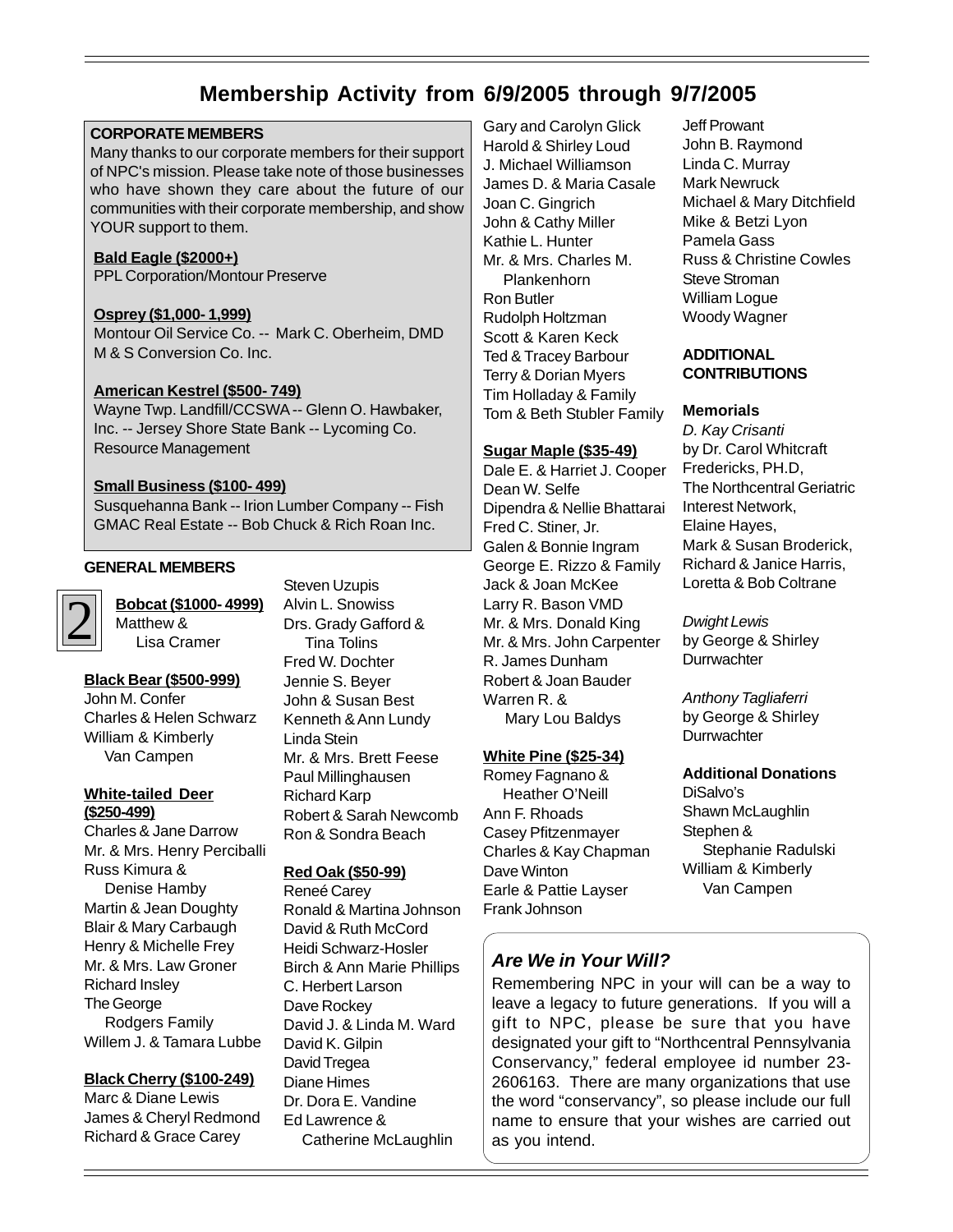### **Life of Rivermen Topic of Clinton Tioga County Event Set for October County Program**

 Working in a region as large as we do it is always good to visit with our members and supporters in their own neighborhood. This idea led to NPC holding regional membership dinners around the region over the past several years.

This year with help from Bald Eagle Township, Coploff Ryan & Welch, Lock Haven University, Miller Brother Automotive Sales and Sanders Window Fashions, we will hold a Sunday afternoon gathering on **October 9, 2005 at at 2pm** in the Parsons Union Building on Lock Haven University's campus. The program will include light refreshments. The program is open to everyone, not just our Clinton County members.

Gil Hirschel, an educator with the Susquehanna River Basin Commission, will be in character as Elias Cooper. Gil, as Elias, will help us understand what life was like for the Rivermen, or raftsmen, during the logging era. An era when lumber was king and the West Branch Lodge, 8 Kelsey Street, Wellsboro at **2pm on October** was the highway taking the lumber to market.

There is no need to preregister, but if you plan to attend, please call or drop us an email to help in planning the program and refreshments. You can call 570-323-6222 or email NPC at events@npcweb.org. $\cdot$ 

You have probably hiked a trail they built, eaten at a pavilion they constructed, or driven a road they laid out--now it's time to learn more about the Civilian Conservation Corps. Come to the Tioga County dinner on October 30 to hear John Eastlake, a forester retired from the Department of Conservation and Natural Resources, present a slide program on the Pennsylvania CCC camps.

The CCC, originally named the Emergency Conservation Work, provided unmarried, unemployed young men with uniforms and three meals a day in exchange for work. The US Army ran the camps. The men fought forest fires, planted trees, built roads, buildings, picnic areas, swimming areas and created state parks. Pennsylvania had 113 camps, second only to California in the total number of camps. Each camp averaged approximately 200 men.

The program will be held at the Ossea Masonic **30**. The program is free for both NPC members and non-members. Refreshments will be served following

John's slide show. Thank you to our sponsors: Wheeland Lumber Company and the Patterson Lumber Company. For more information contact NPC at 570-323-6222 or events@npcweb.org. $\cdot$ 



#### **Lycoming College Art Students Partner to Paint**

When you think of a class taking a field trip to study the canopy formed by the trees, or examine the water flowing through a stream, your mind immediately goes to the sciences--biology probably. However, Professor Roger Shipley doesn't teach botany or stream morphology. He is an art professor at Lycoming College and is taking his Fall painting class on a field trip to study trees and streams.

Professor Shipley and his students are visiting the Morgan Valley Road easement property this Fall for their landscape studio. They'll spend an afternoon at the property working to interpret what they see and put in on their canvas. Most years Professor Shipley's students visit Wallis Run or another of Lycoming County's scenic sites. This year, they agreed to visit Morgan Valley Road and to participate in an upcoming First Friday in Williamsport to display their work.

The class teaches water and oil based media and includes instruction, studio sessions, and off campus studios like this one. It's a great opportunity for the students to get some "field" experience (I couldn't resist the pun) and for NPC to host a First Friday event that will help educate the public about our mission.

To see the student's work, or learn more about First Friday, email NPC at events@npcweb.org.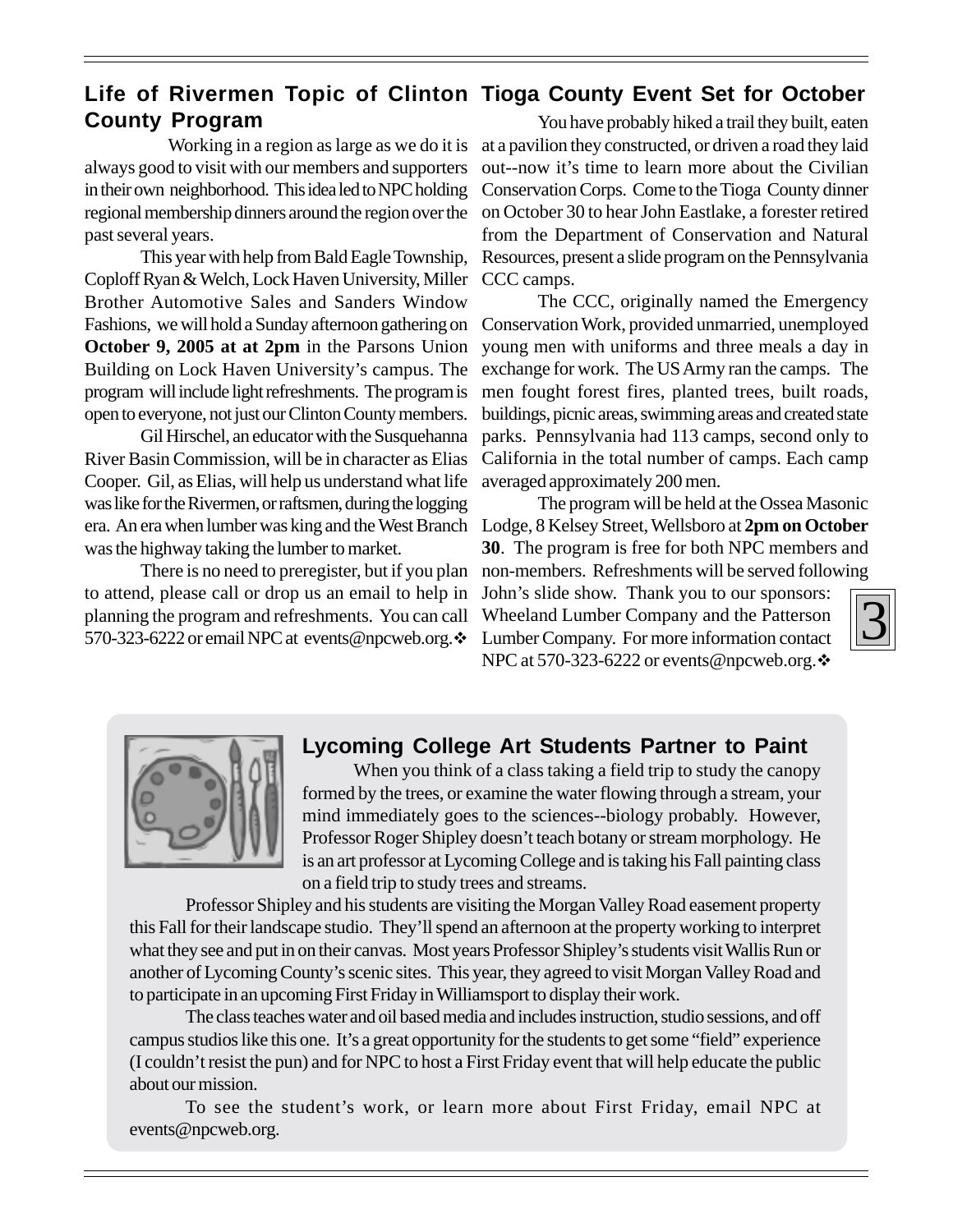#### **Down the Susquehanna by Kayak**

NPC has been directly involved with the Lower West Branch of the Susquehanna River through its creation of the River Conservation Plan for this part of the mighty river.

To allow members and guests an opportunity to view and feel the Lower West Branch, we sponsored two kayak trips this summer guided by Alan and Betsy Quant of Canoe Susquehanna. Both trips were booked to capacity.

On July 16th we put in at Montoursville and traveled to Muncy over what has been called "the wild reach". The group got to view a bald eagle, several species of ducks, and the extensive stone work on the old Pennsylvania Canal above Muncy.

On an overcast August 28th, the group paddled from Montgomery to Watsontown, a slightly shorter trip than July's. We paddled through the old World War II era dam (now breached) above Allenwood. There were a lot of great blue herons to be seen and we passed the nesting sight of peregrine falcons.

# 4

2006, so be sure to keep your eye out for reservation information. Reserve your spot early so you won't be left out. These kayak adventures do not require you to be experienced. The Quants

NPC anticipates sponsoring more kayak trips in

bring the equipment and provide instruction.  $\cdot$ 

## **Holiday Cheesecake Sale Set**

The holiday season is fast approaching! Don't panic, NPC can help you with your baking, gift giving, and hostess



gifts. We will once again be offering Pellman cheesecakes for sale! The cheesecakes are pre-sliced into 14 slices with bakery papers separating the slices. You have your choice of plain with graham cracker crust, or raspberry with a chocolate crumb crust.

The cheesecakes are delivered frozen and should be stored that way until a day or two before use. The cost is \$15.00 for the plain cheesecake and \$16.00 for the raspberry. Orders are due November 7 by noon and will be available for **pick-up between 11am and 6pm on Tuesday, November 15 at the Sky-View Restaurant in Montoursville**. The Sky-View is being very gracious in helping us with this project. In order to get them back their freezer space and to ensure we're using our volunteers time wisely, all orders must be picked up on November 15. Orders not picked up on November 15 will be taken to the local food pantry.

To place an order fill out the form below and mail it with your check to NPC, PO Box 2083, Williamsport, PA 17703. *Remember, your order and payment must be received by November 7th.*!

# **2005 NPC Holiday Cheesecake Fundraiser Order Form**

| Name: \\cdot \\cdot \\cdot \\cdot \\cdot \\cdot \\cdot \\cdot \\cdot \\cdot \\cdot \\cdot \\cdot \\cdot \\cdot \\cdot \\cdot \\cdot \\cdot \\cdot \\cdot \\cdot \\cdot \\cdot \\cdot \\cdot \\cdot \\cdot \\cdot \\cdot \\cdot |                                                                                           |  |
|--------------------------------------------------------------------------------------------------------------------------------------------------------------------------------------------------------------------------------|-------------------------------------------------------------------------------------------|--|
| Address: _________________________                                                                                                                                                                                             |                                                                                           |  |
|                                                                                                                                                                                                                                |                                                                                           |  |
| Email: 2008. 2009. 2010. 2010. 2010. 2010. 2010. 2010. 2010. 2010. 2010. 2010. 2010. 2010. 2010. 2010. 2010. 20                                                                                                                |                                                                                           |  |
|                                                                                                                                                                                                                                | Plain Cheesecake: $\#$ cakes _________ x $$15.00 = $$ _________                           |  |
|                                                                                                                                                                                                                                | Raspberry Cheesecake: # cakes _________ x $$16.00 = $$ ___________                        |  |
|                                                                                                                                                                                                                                | Total Enclosed: \$                                                                        |  |
|                                                                                                                                                                                                                                | Send this form and your check to: NPC, PO Box 2083, Williamsport, PA 17703 by November 7. |  |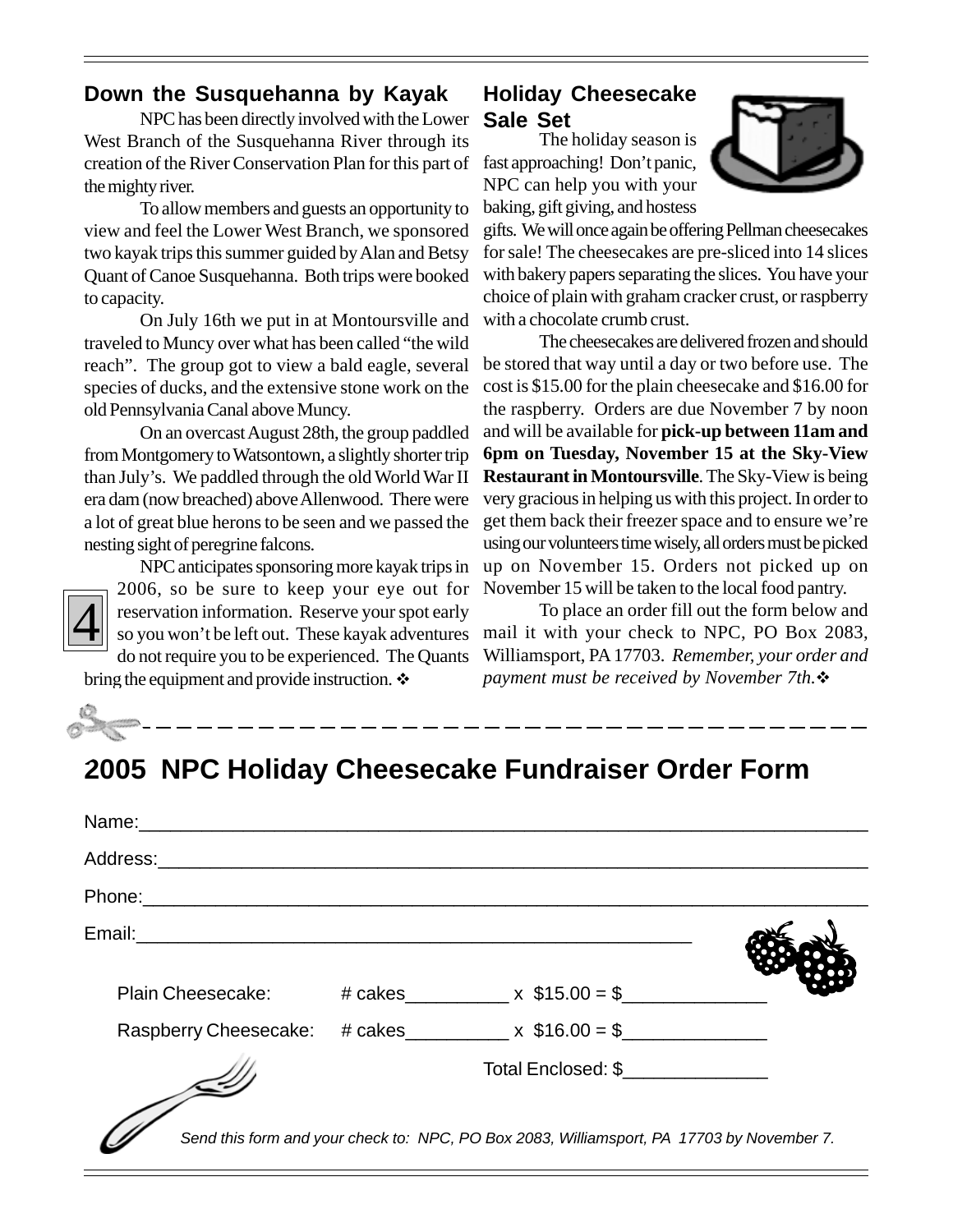George is on the Lycoming County Planning Commission, Pine Creek Preservation Association, and the Department of Conservation and Natural Resources statewide recreation advisory committee.

**Christian (Chris) Dwyer** is a retired educator who is now a township supervisor. Additionally, Chris is on the board of trustees at Lock Haven University.

**Jim Lazorka** is a Vice-President with Citizens and Northern Bank. He volunteers with other organizations in the area, including Hope Enterprises and the Williamsport-Lycoming Chamber of Commerce.

**Marc Lewis**: runs the mill at Dwight Lewis Lumber Company. His forestry degree is from Penn State and he is active in various forest products groups as well as the Loyalsock Creek Watershed Association.

**Ray Mattie** owns M&S Conversion and is a board member of Citizens and Northern Bank.

**Les Noelk** is retired from Woolrich. He served on the Lock Haven University Board of Trustees and is active with local service clubs and other Clinton County groups.

**Rich Schluter** (Secretary; Board Development Committee Chair) is an attorney with McCormick Law Firm. He is also a member of the Lycoming County United Way Board of Directors.

**Christine Sleboda** (Treasurer; Finance Committee Chair) is a financial planner and owner of Cascade Financial. She has served on North Central Sight Services board as well as being involved with other groups in the area.

**Susan Sprout** is a retired from the Montoursville School District, but still works as an environmental educator for the Central Susquehanna Intermediate Unit. She also spends time presenting educational programs about the history and uses of native plants and herbs

**Kim VanCampen** (Fundraising Committee Chair) is an RN now directing the utilization review office at Susquehanna Health System. She also volunteers for the Billtown Blues Association, and Leadership Lycoming.

**Alex Witter** is the director of engineering at Keystone Friction Hinge. When not competing on his mountain bike, Alex also serves on the Pennsylvania College of Technology Automated Manufacturing Board.

**Bill Worobec** is with Wachovia Securities, however many people in this area know him for his work on Big Bear Creek. Bill coordinated the effort to restore

CREP continued from page 1. the creek and is still working to share what he learned and improve the creek further.

> **Gail Zimmerman** is a realtor with Fish Real Estate. She has volunteered with her church, Boy Scouts, PTA, and other various groups in the area. $\cdot\cdot\cdot$

○○○○○○○○○○○○○○○○○○○○○○○○○○○○

#### *CREP continued from page 1.*

5

are planted in plastic tubes to protect them from deer. If you drive along Route 54 between Turbotville and Washingtonville you may see some of NPC's tree tubes. We anticipate that the remainder of the area will be planted during 2006; most in the spring and the remainder in the fall.

PPL is interested in protecting the watershed that provides emergency cooling for its Montour Steam Electric Station and contributing to our conservation work. So, NPC leases the 128 acres being planted from PPL and, in turn, NPC receives payment from the US Department of Agriculture for the land that has been taken out of crop production and put into the CREP program. Water quality, wildlife, PPL, NPC and all of us benefit.

Speaking of CREP, one of NPC's protected properties has also been enrolled in CREP. The landowners of the 125 acre Lyons Farm easement in eastern Lycoming County have enrolled all of the cropland on their property in the program.

Tree seedlings have been planted to establish forested buffers along the stream, while the remaining fields are in grass. Those fields will provide habitat for grassland birds like grasshopper and savannah sparrows which are increasingly beleaguered by loss of habitat. The grassy fields will also provide an area where young wild turkeys can feed on the insects they require.

The owners of another of NPC's protected properties are also considering enrolling their cropland in the program. If you own farmland that you are considering taking out of crop production and would like to improve wildlife habitat, reduce soil erosion and protect water quality, contact your county's United States Department of Agriculture Service Center. The number will be in your phone book under USDA. $\cdot$